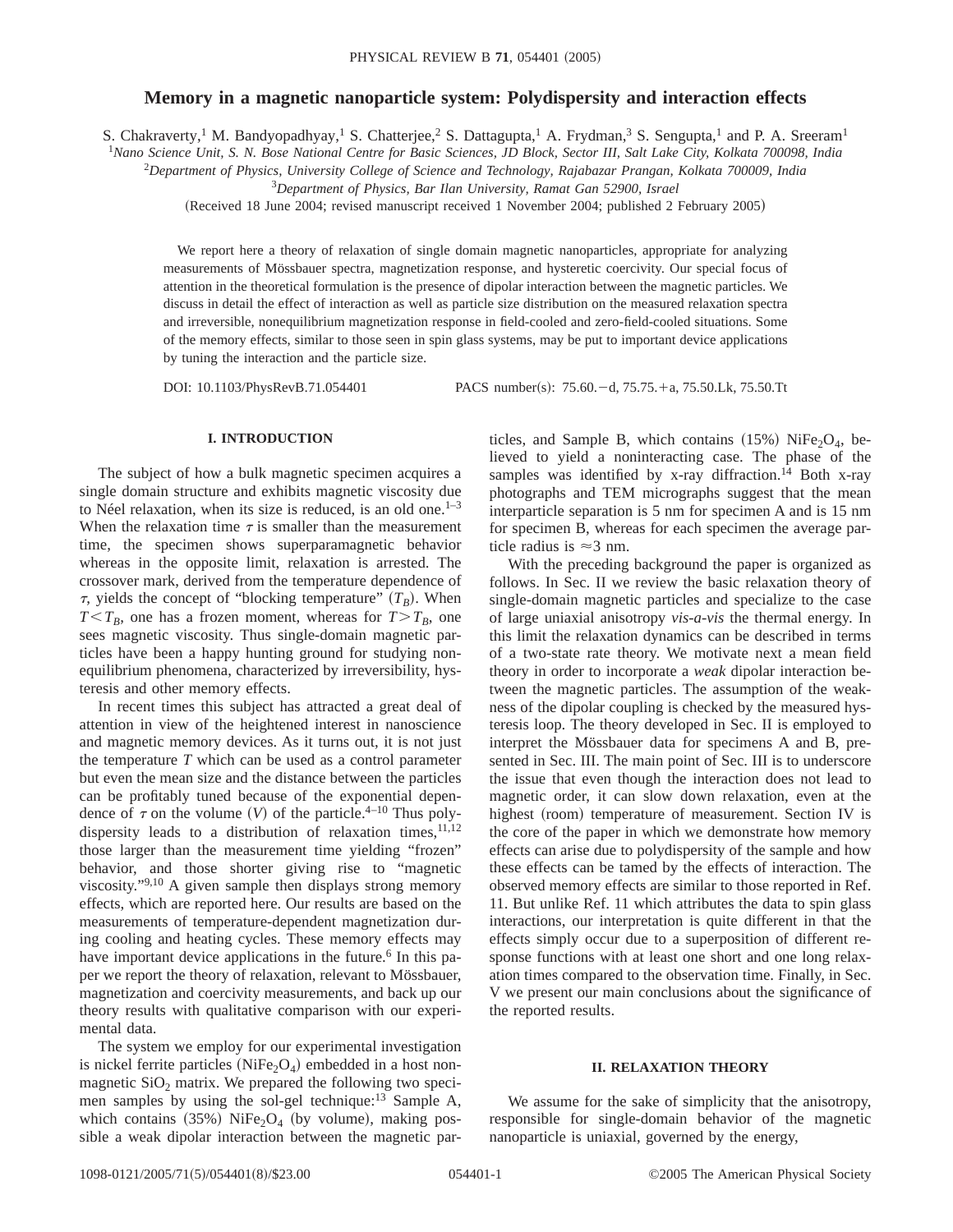

Applied magnetic field (Oe)

FIG. 1. Room temperature dc *M*-*H* measurement of interacting sample A and noninteracting sample B. The solid lines are drawn through the experimental points, indicated by dots.

$$
E(\Phi) = VK \sin^2 \Phi.
$$
 (1)

In Eq.  $(1)$ , *V* is the volume of the particle, *K* is a parameter referred to in the literature as the anisotropy energy, and  $\Phi$  is the angle between the anisotropy axis and the direction of the "giant" magnetic moment of the single-domain particle. Because of thermal fluctuations the magnetic moment undergoes rotational Brownian motion over an anisotropy barrier in Eq. (1), in which  $\Phi(t)$  is a continuous stochastic process as a function of the time *t*. <sup>15</sup> However it turns out that if *VK*  $\geq K_B T$ ,  $K_B$  being the Boltzmann constant and *T* is the absolute temperature, the magnetic moment is mostly locked in two orientations, corresponding to  $\Phi=0$  and  $\Phi=\pi$ , with slow relaxation between the two configurations. Thus we are in the so-called "Ising" limit in which  $\Phi(t)$  may be viewed as a dichotomic Markov process, in which it jumps at random between the angles 0 and  $\pi$  at a rate governed by the Arrhenius-Kramers formula,

$$
\lambda_{0 \to \pi} = \lambda_{\pi \to 0} = \lambda_0 \exp\left(-\frac{KV}{K_B T}\right),\tag{2}
$$

where  $\lambda_0$  is the "attempt" frequency. In what follows we restrict our discussion to the Ising case wherein the magnetic moment vector points either parallel or antiparallel to the anisotropy axis.

We now discuss the effect of interaction which, for the present system at hand in which the magnetic particles are embedded in a dielectric host  $(SiO<sub>2</sub>)$  matrix, is surmised to be of dipolar in nature. It is well known that dipolar interactions, being long-ranged, anisotropic and alternating in the sign of interaction, can indeed lead to very complex magnetic order.16 However, our dc *M*-*H* measurement, exhibited in Fig. 1, indicates that even for specimen A for which the dipolar interaction is relevant, there is no shift of the hysteresis loop, thereby implying that the bulk magnetization, for the zero applied field, is *zero*. Our interpretation is that because of the largeness of anisotropy energy as mentioned above, we are operating in the Ising limit of the dipolar interaction, for which the local field, in the mean field sense, points parallel or antiparallel to the anisotropy axis, with equal probability. The dipolar coupling can now be described by its "truncated" form<sup>17</sup>

$$
\mathcal{H}_{d-d} = \sum_{ij} \gamma_i \gamma_j \hbar^2 \frac{(1 - 3\cos^2 \theta_{ij})}{|\vec{r}_{ij}|^3} m_{zi} m_{zj},\tag{3}
$$

where  $\gamma_i$  and  $\gamma_j$  are the gyromagnetic ratio of the *i*th and *j*th particle, respectively,  $\vec{r}_{ij}$  is the vector distance between the "sites" at which the two magnetic particles are located,  $\theta_{ij}$  is the angle between  $\vec{r}_{ij}$  and the anisotropy axis and  $m_{zi}$  is the (giant) magnetic moment for the *i*th nanoparticle along the direction of anisotropy axis (i.e.,  $Z$ ). Given the fact that  $m$  is proportional to the volume  $V$  of the particle, Eq.  $(3)$  can be rewritten as

$$
\mathcal{H}_{d-d} = \mu^2 V^2 \sum_{ij} \gamma_i \gamma_j \hbar^2 \frac{(1 - 3 \cos^2 \theta_{ij})}{|\vec{r}_{ij}|^3} \cos \Phi_i \cos \Phi_j, \quad (4)
$$

where  $\mu$  is the magnetic moment per unit volume and  $\Phi$  has the same definition as in Eq.  $(1)$ . The interaction in Eq.  $(4)$ , along with that given in Eq.  $(1)$ , is quite complicated to treat in detail. For the purpose of this paper we invoke a mean field theory in which each magnetic nanoparticle is visualized to be embedded in an effective medium which creates a local magnetic field at its site. Thus in this approximation,  $\mathcal{H}_{d-d}$  is replaced by its mean field (MF) form

$$
\mathcal{H}_{d-d}^{\text{MF}} = \gamma \hbar \,\mu^2 V^2 \cos \Phi \sum_j \gamma_j \hbar \frac{(1 - 3 \cos^2 \theta_{ij})}{|\vec{r}_{ij}|^3} \langle \cos \Phi_j \rangle, \tag{5}
$$

wherein the angular brackets  $\langle \cdots \rangle$  represent a thermal average. Further, in accordance with our assumption about the largeness of the anisotropy energy,  $\cos \Phi$  can be replaced by a two-state Ising variable  $\sigma$ ,

$$
\mathcal{H}_{d-d}^{\text{MF}} = \gamma \hbar \,\mu^2 V^2 \sigma \sum_j \gamma_j \hbar \frac{(1 - 3 \cos^2 \theta_{ij})}{|\vec{r}_{ij}|^3} \langle \sigma_j \rangle, \tag{6}
$$

In line with this approximation each particle can be viewed to be subjected to a local magnetic field *H* such that

$$
\mathcal{H}_{d-d}^{\text{MF}} = \mu V \sigma H,\tag{7}
$$

$$
H = \mu \Lambda V \langle \sigma \rangle, \tag{8}
$$

where  $\Lambda$  is a parameter that subsumes all the other constants. Note that we have dropped the suffix  $j$  on  $\sigma$ , implying that we consider the embedding medium to be homogeneous. Within the proposed self-consistent mean field theory, *H* can be expressed as

$$
H = \mu \Lambda V \tanh\left(\frac{\mu V H}{K_B T}\right). \tag{9}
$$

Note that Eq.  $(9)$  admits both positive and negative solutions for  $H$ , in accordance with our discussion preceding Eq.  $(3)$ . Further, within the present approximation in which  $\Phi$  is restricted to the value 0 and  $\pi$ , the anisotropy energy in Eq. (1) does not figure in the expression for *H*. We now turn our attention to relaxation kinetics. The dichotomic Markov process, mentioned in the paragraph preceding Eqs.  $(3)$  and  $(4)$ , yields the following set of rate equations for the number of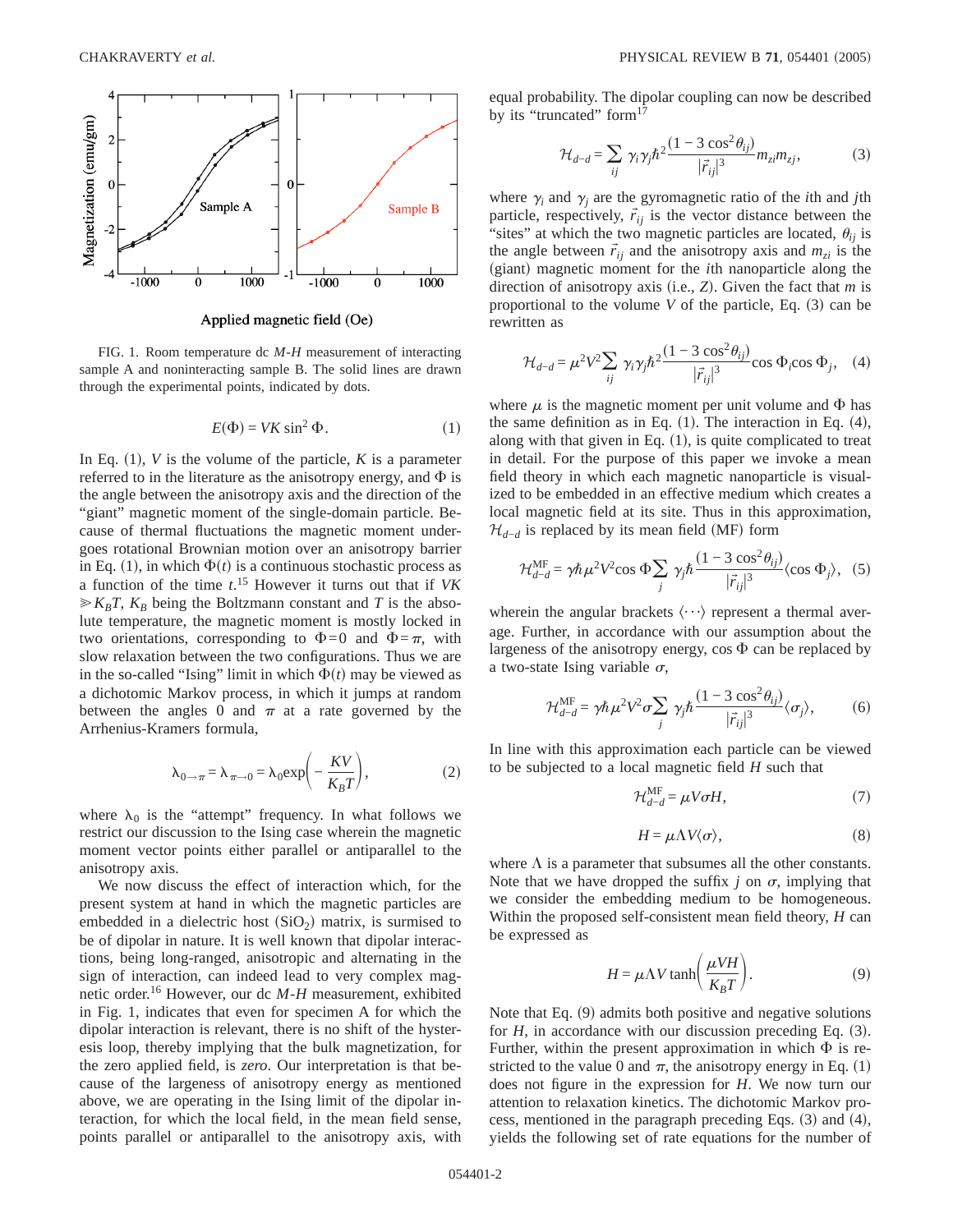magnetic particles with a specific orientation of their magnetization:

$$
\frac{d}{dt}n_0(t) = -\lambda_{0 \to \pi}n_0(t) + \lambda_{\pi \to 0}n_{\pi}(t),
$$
\n(10)

$$
\frac{d}{dt}n_{\pi}(t) = \lambda_{0 \to \pi}n_0(t) - \lambda_{\pi \to 0}n_{\pi}(t),
$$
\n(11)

where the subscripts on *n* indicate the two allowed values of  $\Phi$ . Solving Eqs. (10) and (11), we may derive for the timedependent magnetization  $M(t)$ :

$$
M(t) \equiv V\mu[n_0(t) - n_\pi(t)]
$$
  
=  $M(t=0) \exp(-\bar{\lambda}t) + \mu V N \frac{\Delta \lambda}{\bar{\lambda}} [1 - \exp(-\bar{\lambda}t)].$  (12)

In Eq.  $(12)$ ,

$$
N = n_0 + n_\pi,\tag{13}
$$

which is a constant,

$$
\overline{\lambda} = \lambda_{0 \to \pi} + \lambda_{\pi \to 0} \tag{14}
$$

and

$$
\Delta\lambda = \lambda_{\pi \to 0} - \lambda_{0 \to \pi}.
$$
 (15)

The expressions for the rate constants necessitate now a generalization of Eq.  $(2)$  in view of the dipolar interaction, and are given by

$$
\lambda_{0 \to \pi} = \lambda_0 \exp\left(-\frac{V(K + H\mu)}{K_B T}\right),\tag{16}
$$

$$
\lambda_{\pi \to 0} = \lambda_0 \exp\left(-\frac{V(K - H\mu)}{K_B T}\right),\tag{17}
$$

wherein we have neglected terms of order  $H^2/K^2$ . We conclude this section by reiterating a few remarks on the theory presented here. First, we have assumed at the outset that the anisotropy is large, a very good assumption in the context we believe, which has allowed us to approximate a continuous stochastic process by its discrete version. The anisotropy barrier does not appear in equilibrium properties  $\lceil cf. \text{Eq. } (9) \rceil$ but does strongly influence relaxation kinetics  $\lceil cf. \rceil$  Eqs. (16) and  $(17)$ ]. Our second remark concerns the dipolar interaction, which is treated in mean field theory. This interaction, though weak, has a significant contribution to the relaxation effects [cf. Eqs.  $(16)$  and  $(17)$ ]. In particular, and in the context of magnetic nanoparticles, the relaxation rates acquire a  $V^2$ -dependent term in the exponent [see also Eqs. (8) and (9)] in addition to an effective temperature-dependent tanhyperbolic term. The effect of this contribution is found to be of profound importance in interpreting our data on irreversible magnetization, as presented in Sec. IV below.

## **III. INTERACTION EFFECT ON MÖSSBAUER SPECTRA**

In this section we present our experimental results on Mössbauer spectroscopy and interpret them in the light of the theory given in Sec. II. We will show that the dipolar interaction, though weak, yields a static-looking Mössbauer spectra, because of a time-window effect. The measurement technique is based on the absorption of a 14.4 keV gamma ray transition from the excited nuclear level of angular momentum  $I = \frac{3}{2}$  to the ground level of  $I = \frac{1}{2}$ .<sup>18</sup> In a static magnetic field the levels are split, giving rise to the characteristic sixfinger pattern. On the other hand, when the field fluctuates in time rapidly around a zero mean the spectrum collapses to a single line, as though there were no magnetic field. It is important at the outset to grasp what exactly the measurement time is as far as Mössbauer spectroscopy is concerned.<sup>19</sup> It might seem it is the nuclear lifetime  $\tau_N$  at first sight, but in point of fact the measurement time-window is provided by the inverse of the Larmor frequencies (associ-ated with the Zeeman interaction) that determine the line positions of the six-finger pattern.<sup>20</sup> When the frequencies are larger than the relaxation rate  $\tau$  one sees a static pattern whereas in the opposite limit the pattern collapses to a single line.

The observed Mössbauer spectra as a function of temperature for specimens A and B are shown in Figs. 2 and 3, respectively.<sup>21</sup> From the room temperature data in Fig. 2 it is evident that the effect of interaction slows down relaxation even at the highest *T*. We interpret the data based on the following stochastic model Hamiltonian:<sup>22</sup>

$$
\mathcal{H}(t) = -\mu_{N}g(I)I_{z}h(t), \qquad (18)
$$

where  $\mu_N$  is the nuclear magneton,  $g(I)$  is the level-specific *g*-factor depending on whether the nucleus is in the excited or ground level,  $I_z$  is the component of the nuclear angular momentum along the *Z*-axis, that is determined by the anisotropy direction of the single-domain particle, and  $h(t)$  is a local field at the nucleus that jumps about stochastically in time.

The local field  $h(t)$  at the nucleus is of course produced by the magnetization of the particle which, for reasons mentioned earlier, is taken to jump between  $\pm h_0$ , where  $h_0$  is proportional to  $H$ , at the rates given by Eqs.  $(16)$  and  $(17)$ . The Mössbauer line shape as a function of frequency  $\omega$  is given  $by^{22}$ 

$$
I(\omega) = \frac{1}{\pi} Re \sum_{m_0 m_1} |\langle I_0 m_0 | A | I_1 m_1 \rangle|^2 \int dV f(V)
$$
  
 
$$
\times \left[ \left( -i\omega + \frac{\Gamma}{2} \right) + \frac{\mu_N^2 h_0^2 (g_0 m_0 - g_1 m_1)^2}{\left( -i\omega + \frac{\Gamma}{2} \right) + \bar{\lambda}(V)/2} \right]^{-1}.
$$
 (19)

In Eq.  $(19)$  *A* is the nuclear transition operator, the matrix elements of which are given by Clebsch-Gordan coefficients,  $\Gamma$  is the natural linewidth of the excited nuclear level,  $g_0(g_1)$ is the *g*-factor in the ground (excited) level and  $\overline{\lambda}(V)$  is the volume-dependent relaxation rate as given in Eq.  $(14)$ . The integral over *V* incorporates the particle size distribution with the aid of a probability function  $f(V)$ ,<sup>8,23</sup>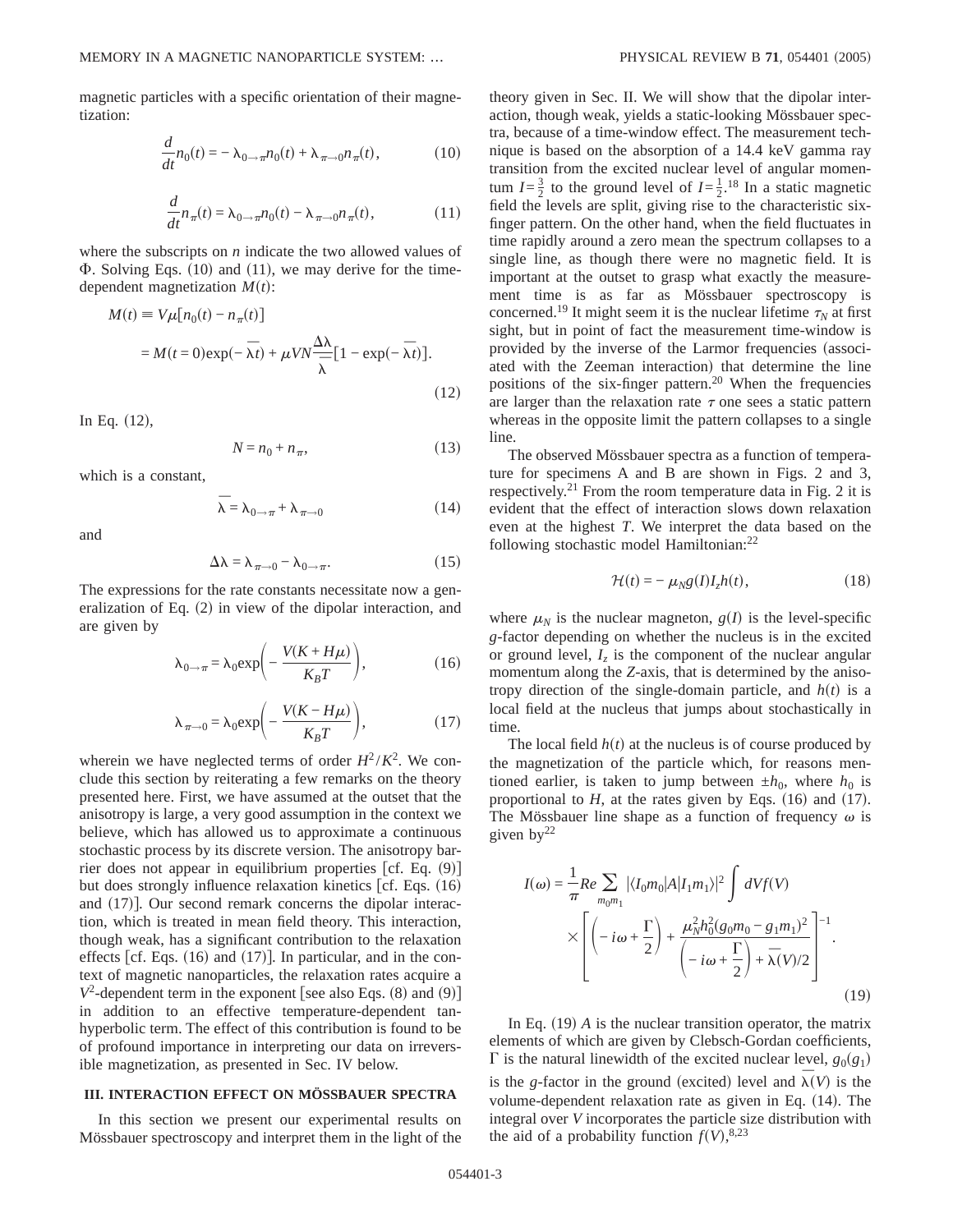

where  $y$  is the particle diameter,  $y_0$  is the most probable diameter, and *s* controls the width of the distribution. For numerical calculation we have taken  $y_0 = 3$ ,  $s = 1.8$ , KV  $=10^{-13}$  erg, and  $\mu=100$  emu/g. From the fitting of the Mössbauer sepctra (Figs. 2 and 3) the values of the relaxation rate  $\lambda$  are computed, which are reproduced in Tables I and II. Since there is a volume distribution [cf. Eq.  $(20)$ ] there will also be a distribution of the relaxation rate  $\lambda$ . In Figures 2 and 3 those values of  $\lambda$  which correspond to fast relaxation yield a broad central line, which provides a back-



FIG. 3. Temperature-dependent Mössbauer spectra of sample B, dots are the experimental points and solid lines are the curves fitted from our model, (a) room temperature, (b)  $250$  K, (c)  $200$  K, (d) 125 K, (e) 50 K, (f) 20 K.

FIG. 2. Temperature-dependent Mössbauer spectra of sample A, dots are the experimental points and solid lines are the curves fitted from our model, (a) room temperature, (b)  $220$  K, (c) 100 K, (d) 20 K.

ground to the split spectra. This background is eliminated in our fitting procedure and what appears in Tables I and II is an estimated  $\lambda$ , from Eq. (19) by ignoring  $f(V)$ . As expected,  $\lambda$ for a given temperature is systematically smaller for the interacting case (sample A) than for the noninteracting case (sample B) in view of the quadratic volume dependence in the exponent, as mentioned at the end of Sec. II. Further, the strong volume dependence makes  $\lambda$  rather insensitive to temperature variations below 200 K for the interacting sample  $(A)$  (cf. Table II).

Coming back to Fig. 2, we note that the spectra are indicative of the presence of an internal magnetic field which is apparently static. We surmise that this internal field has its origin in the dipole-dipole interaction between magnetic particles, when their mean separation is around 5 nm. As we discussed earlier in Sec. II and at the end of the paragraph above, the observed six-finger structure throughout the entire temperature regime is not due to any spontaneous magnetization but a time-window effect as borne out in Tables I and II. This happens due to the fact that the mean dipolar field, as mentioned earlier, is equally probable to point along +*Z* and −*Z* direction and keeps fluctuating between these two possibilities.

Given this background to our theoretical analysis, the interpretation of Mössbauer spectra as shown in Figs. 2 and 3, is as follows. At any given point in time, half of the Mössbauer nuclei find their "local" magnetic field pointing along  $\Phi$ =0 while the other half will see the local field pointing

TABLE I. Fitted values of the relaxation rate  $\lambda$  obtained from the Mössbauer spectra as a function of temperature for the noninteracting sample B.

| Temperature $(K)$ | $\lambda$ (mm/s) | Error $(\pm$ mm/s) |
|-------------------|------------------|--------------------|
| 21                | 2.44             | 0.22               |
| 125               | 2.96             | 0.41               |
| 200               | 10.62            | 0.53               |
| 250               | 10.84            | 0.60               |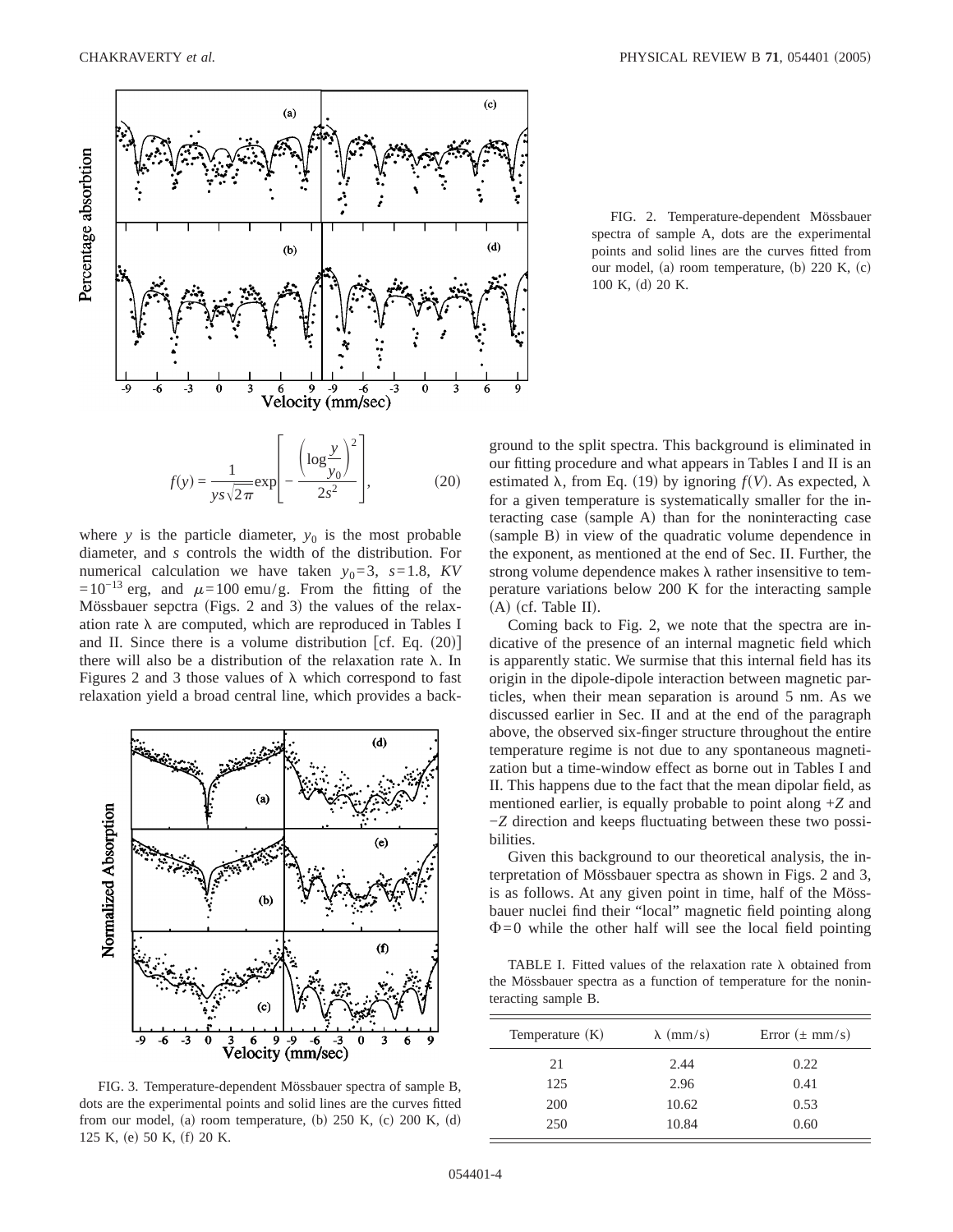TABLE II. Fitted values of the relaxation rate  $\lambda$  obtained from the Mössbauer spectra as a function of temperature for the interacting sample A.

| Temperature $(K)$ | $\lambda$ (mm/s) | Error $(\pm \text{mm/s})$ |
|-------------------|------------------|---------------------------|
| 20                | 1.36             | 0.18                      |
| 100               | 1.34             | 0.12                      |
| 200               | 1.36             | 0.10                      |
| 250               | 1.74             | 0.07                      |
| 300               | 2.05             | 0.11                      |

along  $\Phi = \pi$ . Both these orientations of the local field would of course yield an identical six-finger pattern, because the nucleus as an observer cannot distinguish between  $\Phi=0$  and  $\Phi = \pi$ , provided the local field is static, within the Mössbauer measurement time. That of course is determined by the temperature  $T$  and the mean dipolar strength parametrized by  $\Lambda$ . These two quantities determine the rates of relaxation of the local dipolar field, as indicated in Eqs.  $(16)$  and  $(17)$ . Hence for sample B, for which the dipolar field is negligible, semblance of a six-finger pattern shows up only at the lowest *T* when relaxation slows down, whereas for sample A, the dipolar coupling keeps the relaxation slow within the nuclear time-window, at all temperatures.

# **IV. POLYDISPERSITY-LINKED MEMORY EFFECTS**

Having discussed the effect of slowing down of relaxation due to the weak interaction between magnetic nanoparticles, both in terms of theory in Sec. II, corroborated by Mössbauer experiments in Sec. III, we focus our attention to another important attribute, viz., the volume-distribution of the nanoparticles. We show that such a distribution leads to striking memory effects in our low-temperature dc magnetization measurements. Surprisingly the dipolar interaction, the subject of our discussion in Secs. II and III, suppresses the memory effects.

The magnetization measurements, are carried out in accordance with the following cooling and heating protocol. At *T*=300 K  $(T=T_\infty)$ , a small magnetic field  $(h=50 \text{ Oe})$  is applied and the magnetization  $(M)$  measured. Keeping the field on, the temperature  $(T)$  is lowered continuously at a steady rate to  $T_n$  and M is simultaneously measured up to the temperature  $T_n$ . Thus one obtains M versus T in the cooling regime  $(T_n \le T \le T_\infty)$ . At  $T_n$  the field is switched off and the drop of *M* is monitored for several  $(\approx 4)$  hours. Subsequently, the magnetic field is *switched* back on and  $M(T)$ versus *T* is mapped in the cooling regime  $(T_{n-1} \le T \le T_n)$ . At  $T_{n-1}$  the field is switched off again and the process of measurement repeated, until the lowest temperature  $T_0$  is reached. Thus, one obtains field-cooled response and zerofield relaxation of the magnetization as a function of temperature. At the end of the cooling cycle, at  $T_0$ , the field is turned on and  $M(T)$  monitored as the system is heated from *T*<sub>0</sub> through  $T_{n-2}$ ,  $T_{n-1}$ ,  $T_n$  and eventually to  $T_\infty$ , the magnetic field remaining on throughout. Our results are shown in Fig. 4, for sample A and sample B. The heating path surprisingly shows wiggles in  $M(T)$  at all the *T* steps  $T_{n-2}$ ,  $T_{n-1}$ ,  $T_n$  where *h* was earlier switched off during cooling, apparently retaining a memory of the temperature steps at which the cooling was arrested. One tantalizing aspect of our results is that memory effects are more prominent for sample B than for sample A, although in the latter the average interparticle distance is smaller and hence the dipolar interaction nonnegligible. Recently Sun *et al.*<sup>11</sup> have reported very similar history dependent effects in the magnetization measurements of a monolayer of sputtered permalloy  $(Ni_{81}Fe_{19})$  clusters on a  $SiO<sub>2</sub>$  substrate. These authors attribute the disparate cooling and heating histories to aging and concomitant memory effects found in a spin glass phase.<sup>24</sup> Spin glass transitions are known to occur due to disorder and frustration in dilute magnetic alloys that are characterized by a complicated free energy landscape with deep valleys and barriers.<sup>25</sup> Strongly nonequilibrium memory dependent behavior ensues as a result of the system getting trapped in a deep valley such that the relaxation time  $(\tau)$  for deactivation becomes long compared to experimental time scales of measurement.<sup>26</sup>

Our interpretation of the results shown in Fig. 4 is very different from that of Ref. 11. We demonstrate below that the observed phenomena are *not* connected to complicated spin glass type interactions but can be simply attributed to a superposition of relaxation times, arising from particle size distribution, as it were in *noninteracting* single-domain magnetic particles. Experimentally it is known<sup>12</sup> that nanoparticle sizes are usually distributed according to a log-normal distribution. However, we show below that the exact form of the distribution is irrelevant for explaining the memory effect. In fact, in order to keep the analysis simple and to obtain a clear



FIG. 4. (Color online) Experimental  $M(T)$ curves during cooling  $(O \text{ red})$  in a small magnetic field  $h=50$  Oe and zero-field heating  $\Box$ black) for the  $(a)$  interacting and  $(b)$  noninteracting samples showing prominent memory effects. A constant heating/cooling rate of 2 K/min was maintained except at 60 K, 40 K, and 20 K where the cooling was arrested for 4 h duration at each temperature during which time *h* was switched off.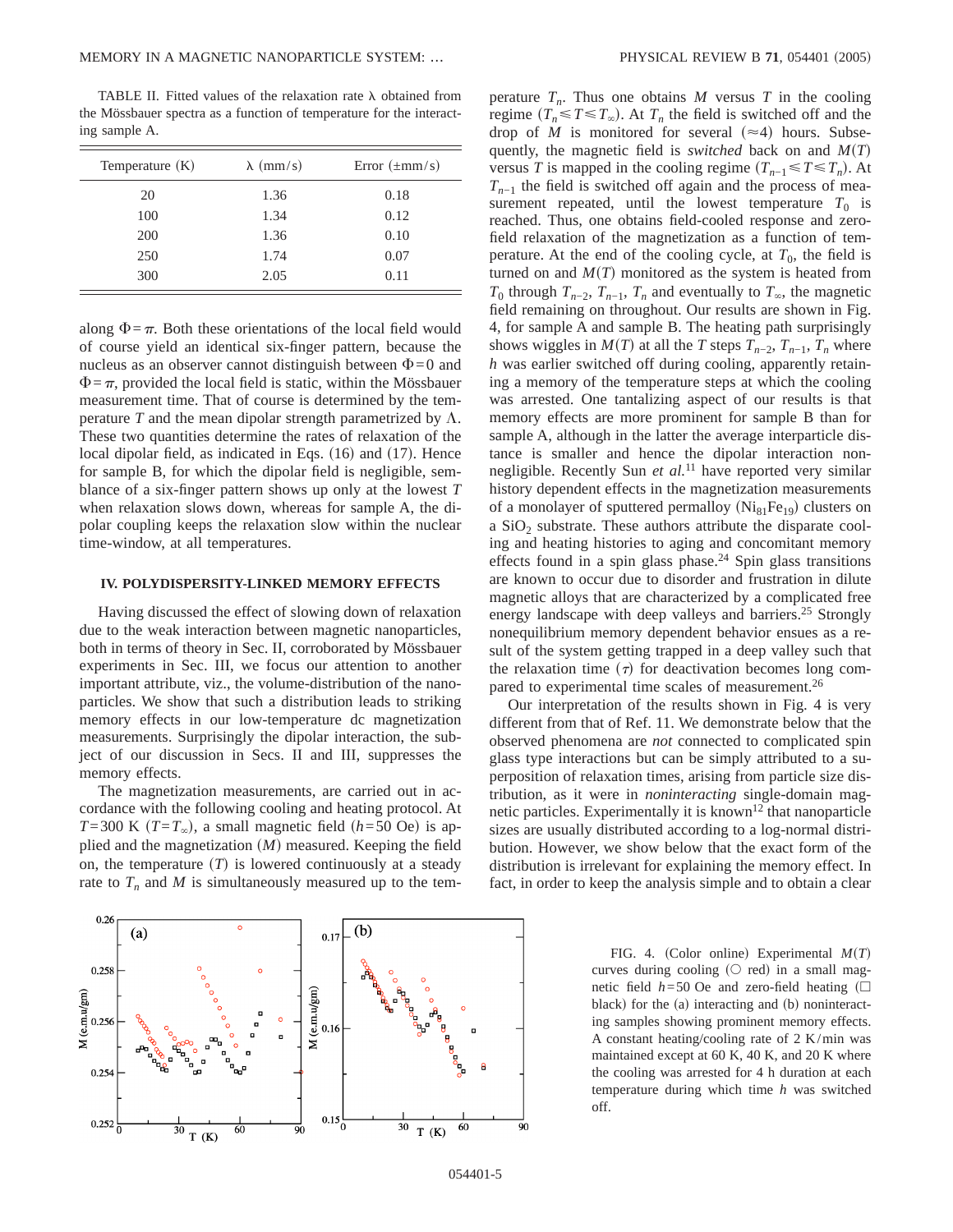

FIG. 5. (Color online) Simulated *M* (arbitrary unit) vs  $T$  curves during cooling (solid black) and heating (dashed red) for the (a) interacting and  $(b)$  noninteracting cases: The curve  $(c)$  shows the various contributions to the total magnetization of interacting sample A coming from the (i) fast particles during the cooling cycle (black solid line), (ii) fast particles during the heating cycle (red filled circle), (iii) slow particles during the cooling cycle (magenta dashed line), and (iv) slow particles during the heating cycle (blue square). The theoretical curves  $(a)$ – $(c)$  have been calculated using a double delta function distribution of particle sizes. Curve  $(d)$  shows a plot of the recovery parameter  $R$  (see text) as a function of the  $width(s)$  of a Gaussian particle size distribution.

understanding of the physics it is sufficient to take a sample size distribution consisting of two delta function peaks so that there are only two kinds of particles "large" (volume  $V_1$ ) and "small"  $V_2$ . Correspondingly we have only two relaxation times  $\tau=\tau_1$  and  $\tau_2$  in our model, if we remember that [cf. Eqs.  $(16)$  and  $(17)$ ],

$$
\tau(V) \propto \exp\left[\frac{(KV \pm \mu HV)}{K_B T}\right].\tag{21}
$$

The interpretation of the observed results hinges on the premise that the time  $\tau_1$  is much larger than the measurement time while  $\tau_2$  is much smaller, at the lowest measured temperature  $(T_0)$ . Both  $\tau_1$  and  $\tau_2$  are expected to be smaller than the measurement time at the highest temperature  $T_\infty$ . Therefore, in the intermediate temperature domain  $(T_0 \le T \le T_\infty)$ , the small particles equilibrate rapidly, thus showing superparamagnetic viscosity<sup>10</sup> while the large particles are "blocked." This is observed in Fig.  $5(c)$  where we have plotted computer simulations of  $M(T)$  separately for the two sets of interacting particles under the same cooling and heating regimens. Here we choose the temperature  $T^*$  at which  $h$  is switched off such that the blocking temperatures $8,9$  corresponding to the two different particle sizes flank  $T^*$ . The simulations are based on rate theory calculation for the time dependent magnetization given in Sec. II. When *h* is zero, both sets of particles relax to  $M=0$ . However, when *h* is turned on, particles 1 are blocked  $(M=0)$  while particles 2 show facile response. As *T* is increased again, *M* for particles 2 decreases with *T* while *M* for particles 1 initially increases before dropping off. The resultant graph is a superposition [see Fig.  $5(c)$ ] of a monotonically decreasing curve and a hump, thus producing a wiggle. This effect is seen only when the temperature of arrest is in-between the two respective blocking temperatures, in conformity with the findings of Ref. 12. We have performed measurements on the same system but now with increased interparticle separation  $($  = 15 nm) [see Fig. 4(b)], the simulation results of which are shown in Fig.  $5(b)$ .

The resultant interaction effect due to dipole-dipole coupling, not considered in Ref. 12, is also quite distinct from the quenched-in disorder mediated interactions proposed in Ref. 11. As described earlier the effect of interaction, within a mean-field picture, is incorporated by adding a term proportional to  $V^2$  in the exponent of  $\tau(V)$  [cf. Eqs. (8) and (9)]. Thus, even small particles  $(V_2)$  can now have  $\tau_2$  *larger* than the measurement time. This becomes more prominent at lower temperatures. Therefore, the blocking temperatures for both particles 1 and 2 are now shifted to higher *T*, thereby causing the wiggles to disappear. This is consistent with the results of Fig. 4 which show that the memory effects are *stronger* for the noninteracting particles. We conclude then that the unexpected wiggles seen in the cooling and heating cycles of  $M(T)$  versus *T* have much less to do with interaction effects but more to do with polydispersity of the sample.

How crucially does the nature of the particle size distribution function affect the magnetization recovery during the zero field heating cycle? In order to answer this question we first quantify the memory effect by defining a parameter,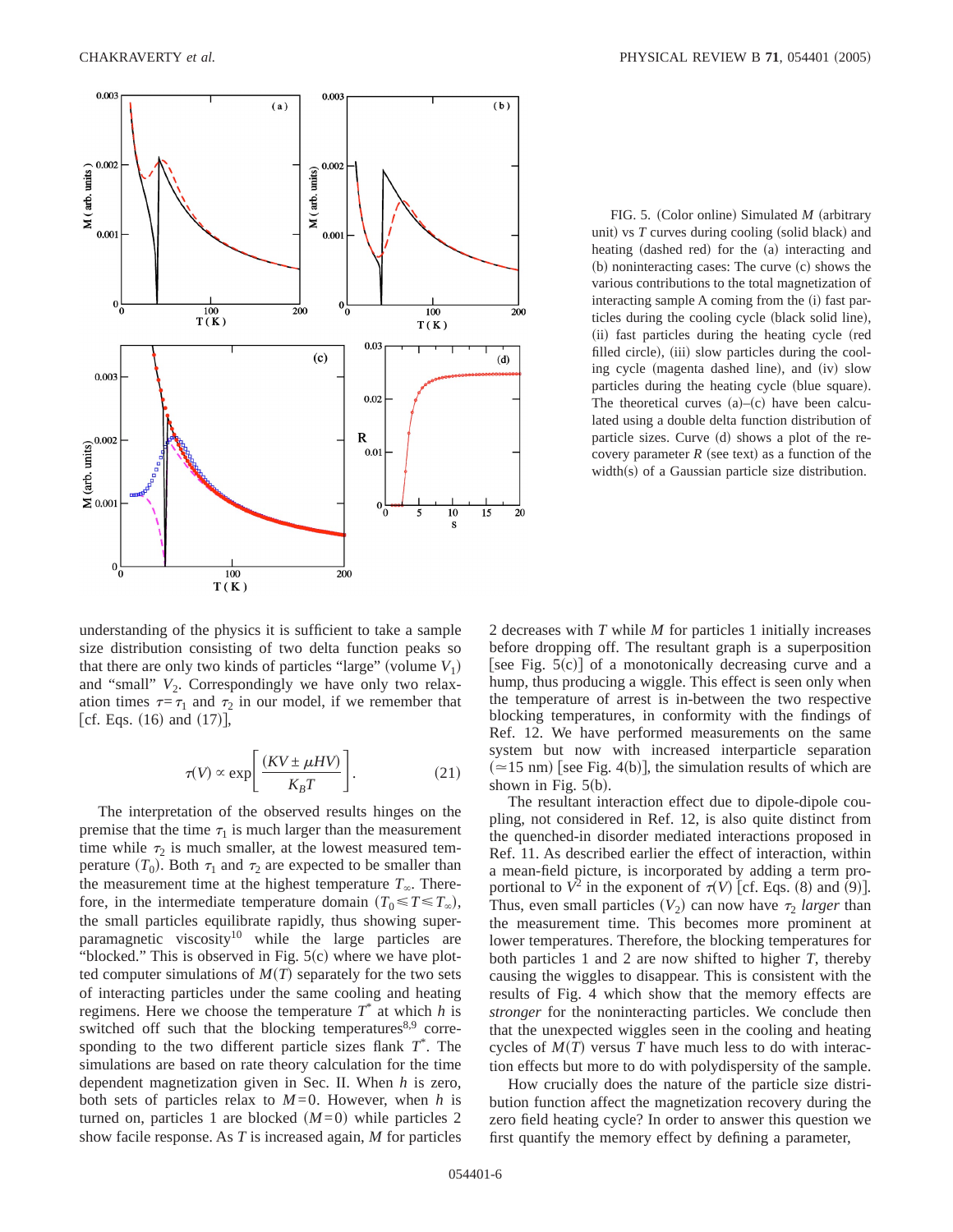

FIG. 6. (Color online) Coercivity  $(h<sub>c</sub>)$  as a function of temperature for the interacting ( $\Box$  red) and noninteracting ( $\Diamond$  black) samples. The corresponding curves  $(h<sub>c</sub>$  in arbitrary units) obtained from our theory assuming a double delta function particle size distribution are shown in the inset.

$$
R = \Theta\left(\frac{dM}{dT}\bigg|_{T=T_n}\right)\frac{dM}{dT},\qquad(22)
$$

where  $\Theta(x)$  is the Heaviside step function. The parameter *R* measures the positive slope of the  $M(T)$  curve during zero field heating. We have calculated *R* using a Gaussian size distribution centered at  $V=V_0$  and with width *s*. Our results for *R* are shown in Fig. 5(d) for a particular choice of  $V_0$  as a function of *s*. We observe that *R* increases with the width of the distribution and saturates quickly. In this regime, *R* is almost independent of  $V_0$  and accordingly, the detailed nature of the distribution. We conclude that the memory effects will be best seen in samples with a dilute dispersion of particles but a very wide (flat) distribution of sizes. Indeed in this limit the relaxation is known to be prominently dominated by magnetic viscosity characterized by a logarithmic relaxation in time.<sup>11</sup> Not surprisingly, a logarithmic relaxation has been observed in the experiments of Sun *et al.* although the interpretation offered is different from ours.<sup>11</sup>

Our interpretation of the *M* vs *T* data is further substantiated by our earlier reported results (in Fig. 1) of hysteresis measurements and thereby coercivity estimation for both the interacting sample A and noninteracting sample B. Clearly, for sample B the relaxation times are shorter than the measurement time, at 300 K. Thus, there is no hysteresis loop and the coercivity (measured by the width along the abscissa on the zero-magnetization line) is also zero. On the other hand, for sample A, we observe a nonzero coercivity even at 300 K due to the slowing down of relaxation because of the presence of an additional term proportional to  $V^2$  in the exponent of  $\tau(V)$  as mentioned above.

Next we repeat the above measurements down to 4 K, using a SQUID magnetometer. The coercivity  $(h<sub>c</sub>)$  is plotted as a function of temperature  $(T)$ , in Fig. 6. Because relaxation slows down for both sample A and sample B,  $h_c$  increases with decrease of  $T$  (Fig. 6). The coercivity of the interacting sample A is larger than that noninteracting sample B for temperatures greater than 25 K. However, at *T*=25 K a surprising *crossover* is detected, where the coercivity for sample B shoots above that for sample A. We suggest that the reason for this behavior is that the term  $H$  in the exponent of  $\tau(V)$  in Eq. (21) is replaced by  $h + \delta H$ , where *h* is the applied field and the mean field <sup>d</sup>*H* arises from interaction  $[cf. Eq. (9)]$ :

$$
\delta H = \mu V \Lambda \tanh\left(\frac{\mu V (h + \delta H)}{K_B T}\right). \tag{23}
$$

The tanh term augments the  $V^2$  term in the exponent of  $\tau(V)$ below 25 K, making the larger particles relax so slowly that they do not respond to *H* at all. Therefore, the larger particles are "frozen out" from further consideration, making the mean relaxation time in the interacting case even smaller than that for the noninteracting case. This somewhat nonintuitive conclusion is further confirmed by our simulated coercivity computation, shown in Fig. 6 (inset).

To verify our argument further we perform a separate set of experiments on both samples A and B as follows. We field-cool the samples down to 10 K from 300 K in the presence of  $h=100$  Oe. At 10 K the magnetic field is switched off and the relaxation of the magnetization measured. We find that the average relaxation time obtained by forcing an exponential fit to our data of sample A is 100 min and that of sample B is 25 min We then heat the samples to 300 K, and cool it back down to 10 K at zero magnetic field. At 10 K we switch on the magnetic field and wait for 2 h. The magnetic field is then switched off and the magnetization measured. The relaxation time of sample B remains 25 min but the relaxation time of sample A decreases to 30 min. This result is consistent with the reasoning described in the above paragraph. Therefore, for the low-temperature interacting system, larger particles are rendered magnetically inactive. This result is a dramatic illustration of the interplay of polydispersity and interaction effect in determining the relaxation behavior of magnetic nanoparticles which is indeed the underpinning theme of the present paper.

#### **V. SUMMARY AND CONCLUSION**

The revival of interest in single-domain magnetic particles due to the resurgence of nanoscience and technology has spurred us to examine in detail the underlying relaxation phenomena. We have presented here both theoretical and experimental results and their intercomparison. Our main focus has been to analyze how the relaxation and response behavior of magnetic nanoparticles is influenced by their mutual interaction as well as polydispersity of particle sizes. The theory presented in Sec. II is based on the simplifying assumption of large uniaxial anisotropy energy vis-a-vis the thermal energy. A further simplifying assumption has been invoked in treating the interaction due to dipolar coupling between magnetic nanoparticles within a mean field approximation. A more complete treatment, requiring the full phase space dynamics of the underlying rotational relaxation of the particles and the need to consider arbitrary orientation of the magnetic field, both external and internal, with respect to